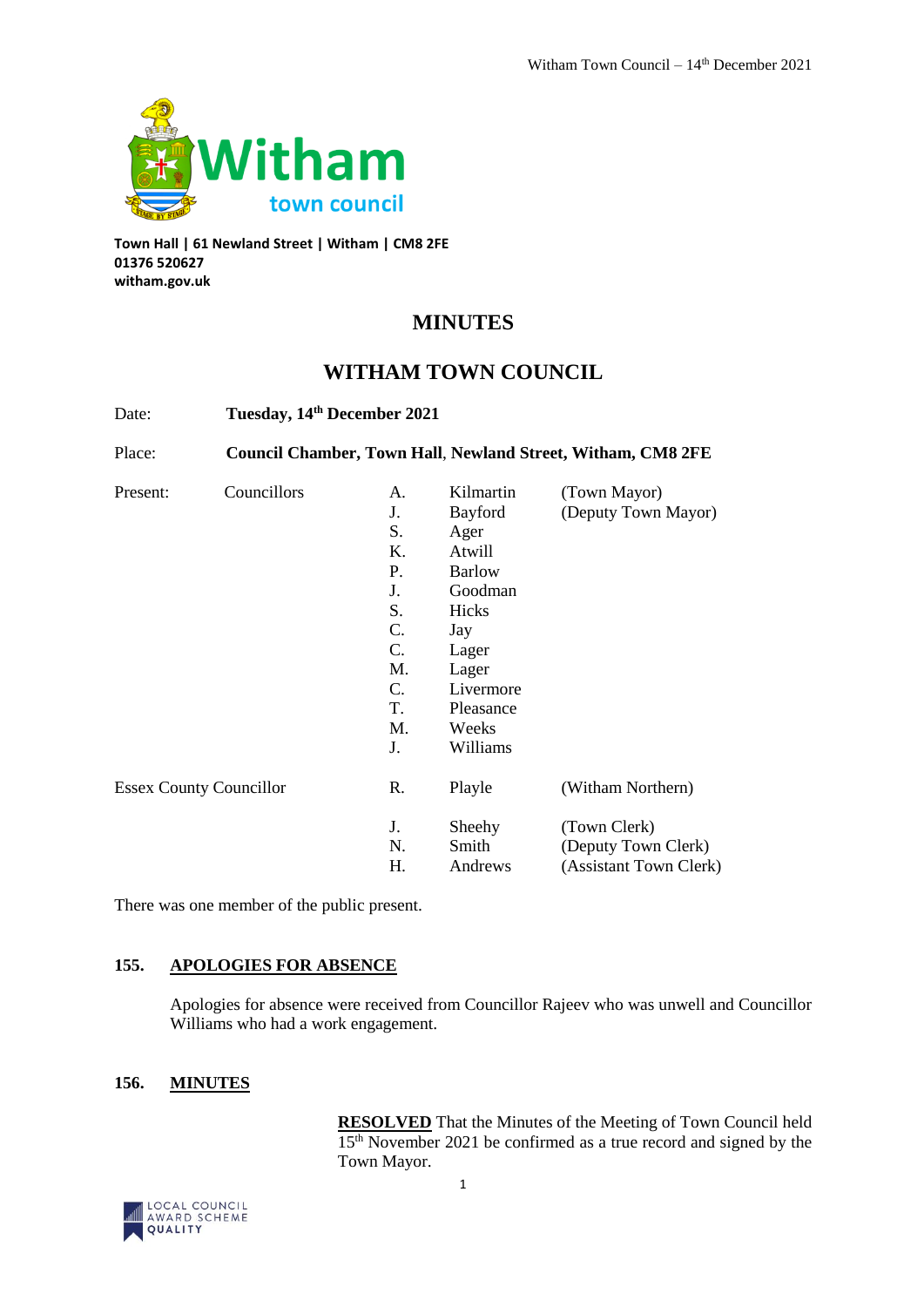## **157. INTERESTS**

Councillor Goodman declared a non-pecuniary interest in Minute 166 as Branch Secretary for the Witham Royal British Legion. Councillors Ager, Hicks, Weeks and Williams declared a non-pecuniary interest in Minute 163 having previously signed a petition to save the tree from felling. Councillor Hicks declared a non-pecuniary interest in Minute 164 having written a letter of objection regarding the proposed cycleway.

## **158. QUESTIONS AND STATEMENTS FROM THE PUBLIC**

There were no questions or statements from the member of the public present.

## **159. ST JOHN AMBULANCE BRIGADE**

There were no representatives from the Witham branch of the St John Ambulance in attendance so this item was not received.

## **160. ESSEX COUNTY AND BRAINTREE DISTRICT COUNCIL UPDATE**

A verbal report was received from Essex County Councillor Playle regarding the consultation on the crossing at Cressing Road. Councillor Playle also stated that there was a possibility of a new crossing at the junction of Forest and Conrad Road. Councillor Playle informed members that a hardship grant was available for qualifying members of the public over the Christmas period if members were aware of anyone in need. He also informed members that the Police and Crime Plan 2021-2024 was now published online.

The Town Mayor thanked Councillor Playle for his report and comments.

## **161. TOWN MAYOR'S ENGAGEMENTS**

Details of the Town Mayor's engagements for the period  $16<sup>th</sup>$  November to  $14<sup>th</sup>$  December 2021 were received.

**RESOLVED** That the details be received and noted.

## **162. TOWN CLERK'S REPORT**

The Town Clerk's report on matters arising was received. Members agreed with the recommendation to close the River Walk's unofficial walkway by Helen Court, due to health and safety concerns.

**RESOLVED** That the report be received and noted.

## **163. ELM TREE AT LYNFIELD**

Councillors Ager, Hicks, Weeks and J Williams had declared interests.

A response was received from Councillor Derrick Louis regarding the proposed felling of the Elm Tree at Lynfield.

Members discussed their fears that the tree would still be felled and that it was not appropriate to try and re-locate the elm tree elsewhere.

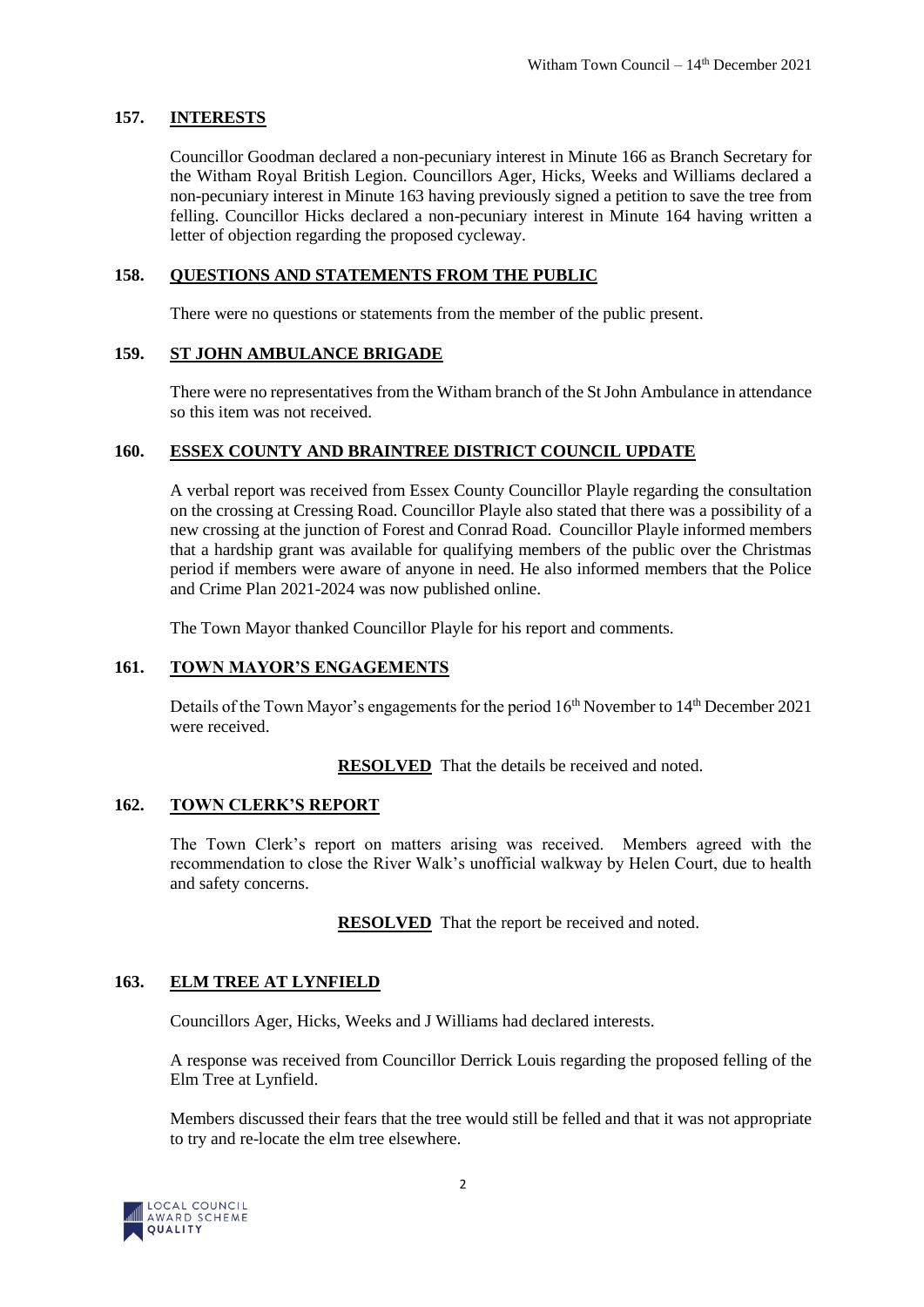**RESOLVED** That the Town Clerk write to Essex Highways stating that the Town Council oppose the felling of the Elm Tree and that a copy be sent to Braintree District Council.

## **164. COLLINGWOOD ROAD – PROPOSED CYCLEWAY**

Councillor Hicks had declared an interest.

#### **(a) Notes**

Members received the notes from the Zoom meeting held with Bellway Developers in regards to the proposed cycleway.

**RESOLVED** That the report be received and noted.

## **(b) Verbal Report**

A statement was read regarding a meeting that occurred between members, the office and Steve Field from Bellway Homes.

Members were made aware that a feasibility study had been requested to look at connecting the River Walk cycleways with the railway station. Members discussed the possibility of forming a new 'Cycleways Strategy Group' which would report to the Planning and Transport Committee.

**RESOLVED** That the report be received and noted.

## **165. GRANT AID REQUEST: WITHAM CHESS CLUB**

An amended grant aid request was received from Witham Chess Club.

**RESOLVED** That the grant application be approved and Witham Chess Club be awarded £742 to help with the cost of hiring premises to play chess.

## **166. REMEMBRANCE DAY PARADE**

Councillor Goodman had declared an interest.

A letter of thanks was received from Colonel (Retd) Thomas, Chairman of the Witham Branch of the Royal British Legion.

**RESOLVED** That the letter be received and noted.

## **167. GIMSONS REVIEW GROUP**

Members received the resignation of Councillor Atwill from the Gimsons Review Group.

**RESOLVED** that Councillor Atwill's resignation be received.

**RESOLVED** that Councillor Kilmartin be voted in as a member of the Gimsons Review Group.